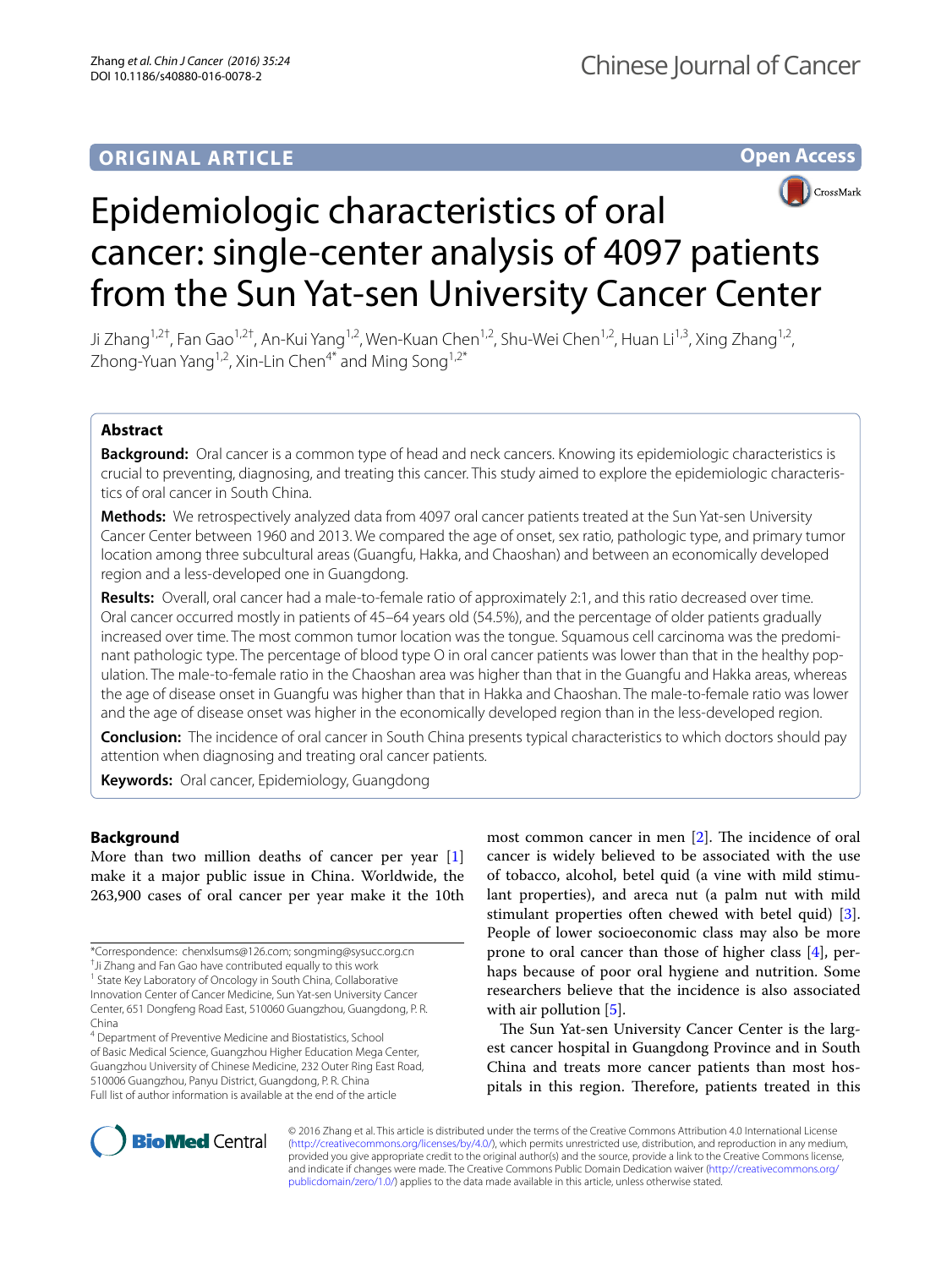center largely present with typical characteristics of diseases in this region, including oral cancer, which is a major disease diagnosed and treated here. We retrospectively analyzed data from patients with oral cancer treated at the cancer center to determine the disease characteristics prevalent in South China, with the aim of providing a sound knowledge base for its prevention, diagnosis, and treatment.

# **Methods**

# **Patient collection**

Data from all patients with oral cancer treated at the Sun Yat-sen University Cancer Center between 1960 and 2013 were collected. All the patients were diagnosed by pathologic analysis.

# **Data collection**

In addition to standard demographic data, we collected data on the date of hospital admission, location of the primary tumor, blood type, native place, long-term residence, and so on.

Patients were classified into five groups by period of admission (1960–1973, 1974–1983, 1984–1993, 1994– 2003, and 2004–2013) and seven age groups (0–24, 25–34, 35–44, 45–54, 55–64, 65–74, and  $\geq$ 75 years).

The location of the primary tumor in each patient was identified as being in one of six parts of the mouth: the body of the tongue (the front two-thirds of the tongue, not including the root), the floor of the mouth, the buccal mucosa, the alveolus, the retromolar area, and the hard palate (not including the soft palate).

Guangdong Province was divided into three subcultural, geographic areas according to residents' dialects, diets, and living habits: Guangfu (also known as Cantonese, including Guangzhou, Shenzhen, Zhuhai, Foshan, Zhanjiang, Zhaoqing, Jiangmen, Maoming, Yangjiang, Qingyuan, Dongguan, Zhongshan, and Yunfu), Hakka (Meizhou, Huizhou, Heyuan, and Shaoguan), and Chaoshan (Chaozhou, Shantou, Jieyang, and Shanwei). Patients' native places were classified into one of these three geographic areas.

Guangdong was further divided into two regions: the Pearl River Delta region (Guangzhou, Shenzhen, Zhuhai, Foshan, Zhaoqing, Jiangmen, Huizhou, Dongguan, and Zhongshan) and the non-Pearl River Delta region. The Pearl River Delta region is markedly more economically developed [\[6](#page-4-5)]. Patients' long-term residences were classified in these two geographic regions.

## **Statistical analysis**

All data were sorted and analyzed with SPSS 21.0 (SPSS Inc., Chicago, IL, USA). Alpha was set at 0.05, and all

tests were two-tailed. Frequencies and proportions were calculated for the demographic data. The Chi square test was used to analyze the associations of oral cancer with sex and blood type. The Analysis of Variance (ANOVA) was used when analyzing the age distribution. The Bonferroni correction was applied for multiple comparisons.

## **Results**

Data from 4097 patients, 2729 males and 1368 females, were analyzed (Table [1\)](#page-2-0).

## **Age distribution**

The median age of disease onset of the patients was 53 years (range, 3–97 years). The age of onset was concentrated between the ages of 45 and 64 years (Table [2](#page-2-1)). In addition, over the study period of approximately 50 years, the percentage of older patients significantly increased (*F* = 17.29, *P* < 0.001).

#### **Tumor location**

Most tumors were on the tongue (64.3%), followed by the gingiva, hard palate, buccal mucosa, floor of the mouth, lips, and retromolar area (Table [3](#page-3-0)).

# **Pathologic type**

Squamous cell carcinoma was the most common type of oral cancer (88.9%; Table [3\)](#page-3-0). Of the 3642 cases of squamous cell carcinoma, 2126 were highly differentiated, 928 were moderately differentiated, 289 were poorly differentiated, and 299 were unknown.

#### **Blood type**

The blood type of 265 patients was not identified. The distribution of blood types of the remaining patients is presented in Table [3](#page-3-0).

#### **Distribution of native places**

Most patients were Cantonese (3630 patients). The distributions of Cantonese patients by their native places were Guangfu (2470), Hakka (488), Chaoshan (481), and unknown (191).

The male-to-female ratio differed significantly in the three subcultural areas ( $\chi^2 = 6.36$ ,  $P < 0.05$ ). Pairwise comparisons indicated that the ratio in the Chaoshan area was significantly higher than those in the Hakka and Guangfu areas (Table [1\)](#page-2-0).

The age of disease onset also differed significantly among the three subcultural areas  $(F = 9.96, P < 0.001)$ . Pairwise comparisons indicated that the age of disease onset in Guangfu was significantly higher than those in Hakka and Chaoshan (Table [2\)](#page-2-1).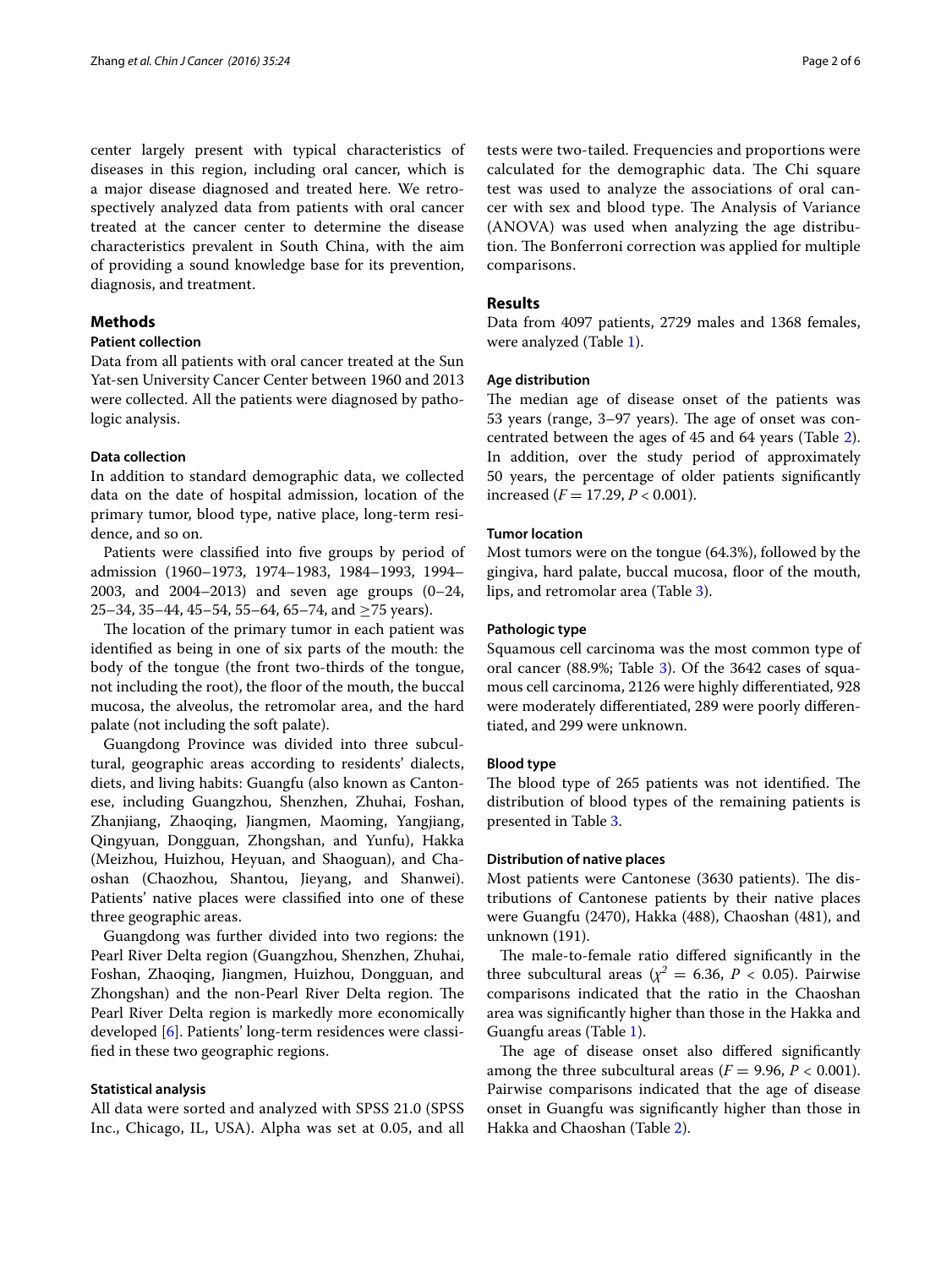<span id="page-2-0"></span>**Table 1 Residential and hospital admission characteristics of 4097 oral cancer patients in South China by sex**

| Variate                         | <b>Total</b> |      |      | Male Female M:F ratio | P      |
|---------------------------------|--------------|------|------|-----------------------|--------|
| Period of hospital admission    | 4097         | 2729 | 1368 | 1.99                  | < 0.05 |
| 1960-1973                       | 432          | 293  | 139  | 2.11                  |        |
| 1974-1983                       | 500          | 344  | 156  | 2.21                  |        |
| 1984-1993                       | 803          | 549  | 254  | 2.16                  |        |
| 1994-2003                       | 959          | 635  | 324  | 1.96                  |        |
| 2004-2013                       | 1403         | 908  | 495  | 1.83                  |        |
| Subcultural area <sup>a</sup>   | 3630         | 2418 | 1212 | 2.00                  | < 0.05 |
| Guangfu (Cantonese)             | 2470         | 1602 | 868  | 1.85                  |        |
| Hakka                           | 488          | 315  | 173  | 1.82                  |        |
| Chaoshan                        | 481          | 340  | 141  | 2.41                  |        |
| Unknown                         | 191          | 161  | 30   | 5.37                  |        |
| Economic region <sup>b</sup>    | 3661         | 2427 | 1234 | 1.97                  | < 0.05 |
| Pearl river delta region        | 2479         | 1617 | 862  | 1.88                  |        |
| Non-pearl river delta<br>region | 1072         | 736  | 336  | 2.19                  |        |
| Unknown                         | 110          | 74   | 36   | 2.06                  |        |

<sup>a</sup> A total of 467 non-Cantonese patients were excluded from this analysis

b A total of 436 patients who live in other provinces were excluded from this analysis

# **Economic conditions**

A total of 436 patients who live in other provinces were excluded from this analysis. Of the 3661 residents in Guangdong, 2479 lived in the Pearl River Delta region, 1072 lived in the non-Pearl River Delta region, and 110 were unknown. The male-to-female ratio differed significantly between these two regions ( $\chi^2$  = 3.94, *P* < 0.05), with a higher ratio in the Pearl River Delta region (Table [1](#page-2-0)). Age at disease onset differed significantly between the Pearl River Delta and non-Pearl River Delta regions ( $F = 31.51$ ,  $P < 0.001$ ), with an older age at disease onset in the Pearl River Delta region (Table [2](#page-2-1)).

# **Discussion**

According to our study, the incidence of oral cancer differs by sex, age, blood type, life style, and economic condition.

The incidence of oral cancer in males was significantly higher than that in females. The male-to-female ratio is 10.5 in Taiwan, China [[7\]](#page-4-6) and 1.42 in the United States [[8\]](#page-5-0). The male-to-female ratio in the present study was approximately two. This disparity may result from sex differences in exposure to risk factors for oral cancer [\[8](#page-5-0), [9\]](#page-5-1). For example, men generally consume more alcohol and cigarettes than women.

In the present study, the male-to-female ratio showed a slightly downward trend, and the percentage of female oral cancer patients gradually increased from 32.2% in 1960s to 35.3% now. Other investigators have reported similar findings. For example, the worldwide epidemiologic study of oral cancer by Warnakulasuriya et al. [\[9](#page-5-1)] found that the male-to-female ratio of oral cancer had decreased in recent decades, which might be associated with changes in the degree of exposure to risk factors.

<span id="page-2-1"></span>**Table 2 Residential and hospital admission characteristics of 4097 oral cancer patients in South China by age at admission**

| Variate                       | Total | Age (years) |           |           |           |           |           |                | P       |
|-------------------------------|-------|-------------|-----------|-----------|-----------|-----------|-----------|----------------|---------|
|                               |       | $0 - 24$    | $25 - 34$ | $35 - 44$ | $45 - 54$ | $55 - 64$ | $65 - 74$ | $75 -$         |         |
| Period of hospital admission  | 4097  | 96          | 287       | 711       | 1056      | 1178      | 622       | 147            | < 0.001 |
| 1960-1973                     | 432   | 17          | 36        | 110       | 103       | 114       | 48        | $\overline{4}$ |         |
| 1974-1983                     | 500   | 10          | 44        | 83        | 171       | 131       | 54        | 7              |         |
| 1984-1993                     | 803   | 22          | 55        | 145       | 197       | 250       | 119       | 15             |         |
| 1994-2003                     | 959   | 16          | 68        | 157       | 236       | 270       | 162       | 50             |         |
| 2004-2013                     | 1403  | 31          | 84        | 216       | 349       | 413       | 239       | 71             |         |
| Subcultural area <sup>a</sup> | 3630  | 86          | 239       | 623       | 927       | 1049      | 569       | 137            | < 0.001 |
| Guangfu (Cantonese)           | 2470  | 46          | 152       | 402       | 612       | 740       | 421       | 97             |         |
| Hakka                         | 488   | 16          | 33        | 95        | 142       | 129       | 58        | 15             |         |
| Chaoshan                      | 481   | 12          | 42        | 95        | 134       | 133       | 50        | 15             |         |
| Unknown                       | 191   | 12          | 12        | 31        | 39        | 47        | 40        | 10             |         |
| Economic region <sup>b</sup>  | 3661  | 86          | 251       | 630       | 929       | 1054      | 575       | 136            | < 0.001 |
| Pearl river delta region      | 2479  | 41          | 145       | 394       | 627       | 738       | 433       | 101            |         |
| Non-pearl river delta region  | 1072  | 33          | 92        | 213       | 279       | 295       | 130       | 30             |         |
| Unknown                       | 110   | 12          | 14        | 23        | 23        | 21        | 12        | 5              |         |

<sup>a</sup> A total of 467 non-Cantonese patients were excluded from this analysis

<sup>b</sup> A total of 436 patients who live in other provinces were excluded from this analysis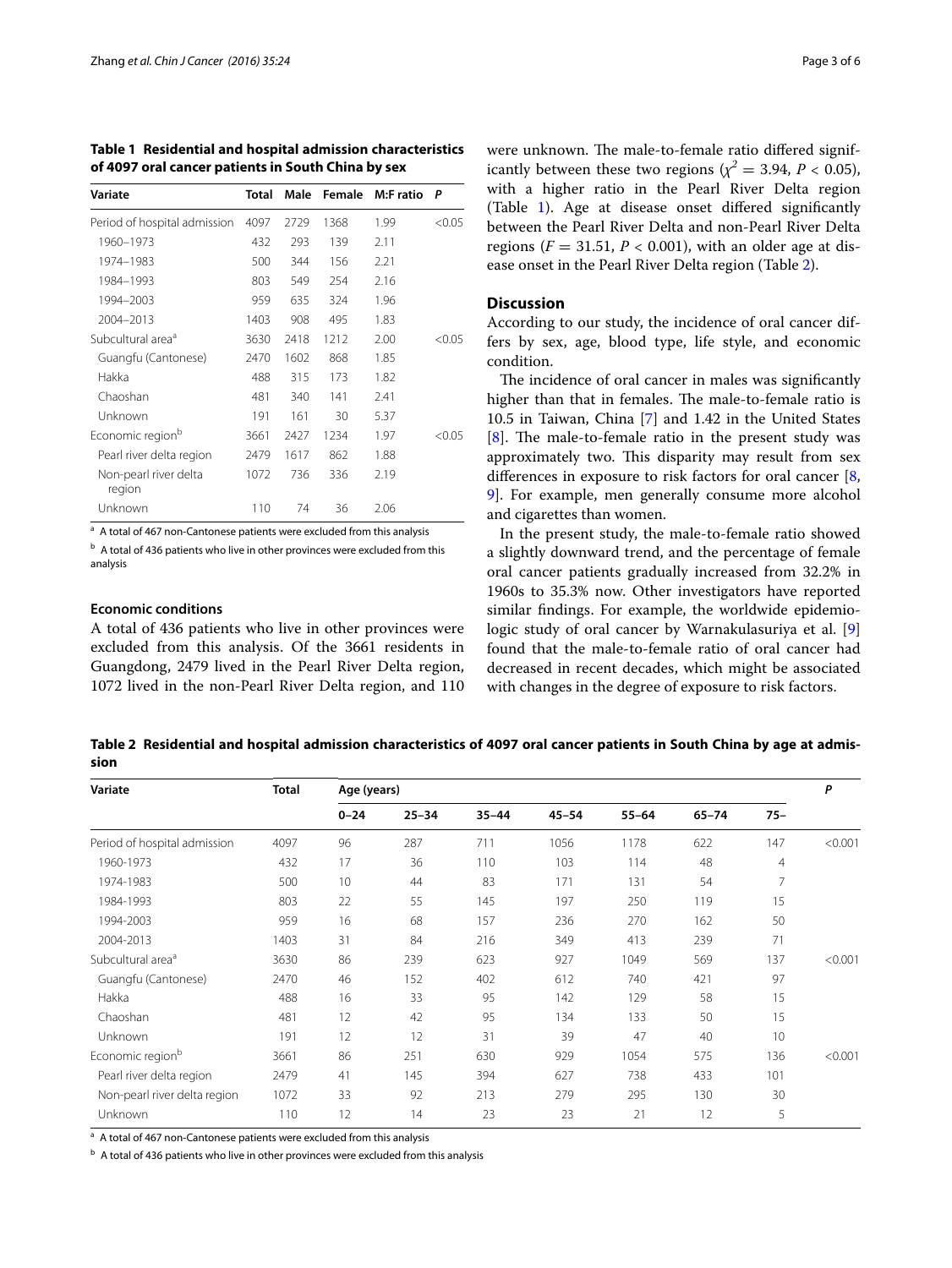<span id="page-3-0"></span>**Table 3 Disease characteristics of 4097 oral cancer patients in South China**

| <b>Number of cases</b> | Percentage (%) |
|------------------------|----------------|
| 4097                   |                |
| 2230                   | 54.4           |
| 305                    | 7.4            |
| 367                    | 9.0            |
| 534                    | 13.0           |
| 18                     | 0.4            |
| 381                    | 9.3            |
| 187                    | 4.6            |
| 75                     | 1.8            |
| 4097                   |                |
| 3642                   | 88.9           |
| 119                    | 2.9            |
| 77                     | 1.9            |
| 48                     | 1.2            |
| 32                     | 0.8            |
| 28                     | 0.7            |
| 25                     | 0.6            |
| 22                     | 0.5            |
| $\overline{4}$         | 0.1            |
| 100                    | 2.4            |
| 4097                   |                |
| 1021                   | 24.9           |
| 1039                   | 25.4           |
| 253                    | 6.2            |
| 1519                   | 37.1           |
| 265                    | 6.5            |
|                        |                |

In our study, half the patients were between 45 and 64 years old. This result is consistent with most other reports. For example, Wen et al. [\[10](#page-5-2)] reported that the highest prevalence was between the ages of 41 and 60 years.

In the present study, over approximately 50 years, the percentage of younger patients with oral cancer gradually decreased, whereas the percentage of older patients gradually increased. This change may be explained by the fact that, in recent decades, the Chinese economy has been rapidly expanded and living conditions have been rapidly improved. Additionally, due to the implementation of family planning policies, the size of the aging population has increased, with a consequent increase in the proportion of older people in the population. Increased life span, resulting from the improved living conditions, has further increased this proportion. Therefore, the increase in the proportion of older patients may not reflect an actual increase in the incidence in older people.

The most common tumor sites of oral cancer in the United States are the tongue, alveolus, and lips [\[11](#page-5-3)]. Data

from Southeast China showed that the three most common locations were the tongue, floor of the mouth, and gingiva in males and the tongue, buccal mucosa, and gingiva in females  $[12]$ . In the present study, we found that two-thirds of tumors were on the tongue, followed by the gingiva, hard palate, buccal mucosa, floor of the mouth, lips, and retromolar area.

As in most other reports, our study also found that the cancer type with the highest incidence was squamous cell carcinoma, which accounted for nearly 90% of cancers. In West China, approximately two-thirds of oral and maxillofacial malignant tumors were squamous cell carcinomas [[10](#page-5-2)]. Other common types in our study were malignant lymphoma, mucoepidermoid carcinoma, adenoid cystic carcinoma, and adenoma. However, we found fewer lymphomas than that reported in West China, perhaps because we excluded cases of cancer in the oropharynx, which includes locations such as the tonsils, soft palate, and root of the tongue.

Many reports have shown that the ABO blood type system is associated with the development of cancers. Type A has been associated with gastric [[13](#page-5-5)[–15](#page-5-6)], pancreatic  $[16–19]$  $[16–19]$  $[16–19]$  $[16–19]$ , ovarian  $[16, 20]$  $[16, 20]$  $[16, 20]$ , esophageal  $[21]$  $[21]$ , salivary gland [[21](#page-5-10)], and breast cancers [[16\]](#page-5-7), whereas type B has been associated with esophageal [\[22](#page-5-11), [23\]](#page-5-12) and laryngeal cancers [[21](#page-5-10)]. Some reports showed that people with blood type O have lower risks for lung [[24](#page-5-13)], endometrial  $[25]$  $[25]$ , pancreatic  $[26]$  $[26]$ , renal cell  $[27]$  $[27]$ , and ovarian cancers [[28\]](#page-5-17), and colorectal adenocarcinoma [[29](#page-5-18)]. However, we found no studies that assessed the association between blood type and oral cancer. We combined the data for types A, B, and AB (type other) and compared the proportions of blood types for our patients with control data from a representative sample of the Guangdong population published by Chen et al. [[30](#page-5-19)]. Of our patients, 1519 had type O and 2313 had type other, whereas in the control group, 10,702 had type O and 14,210 had type other. The proportion of oral cancer patients with type O blood was significantly lower than that of controls ( $\chi^2 = 14.97$ ,  $P < 0.001$ ).

In this study, almost 90% of our patients were Cantonese. There are three major subcultural areas in Guangdong province: Guangfu, Hakka, and Chaoshan. The dialects, diets, and living habits in these three areas differ markedly. The male-to-female ratio of oral cancer patients in the Chaoshan area was significantly higher than that in the Guangfu and Hakka areas, the possible reasons for which are as follows. Smoking and drinking are more prevalent in the Chaoshan area, with men more often addicted to drinking and smoking than women. It is well known that drinking [\[31](#page-5-20), [32](#page-5-21)] and smoking [[31](#page-5-20), [33](#page-5-22)[–35](#page-5-23)] promote the development and progression of oral cancer. In addition, in most families in the Chaoshan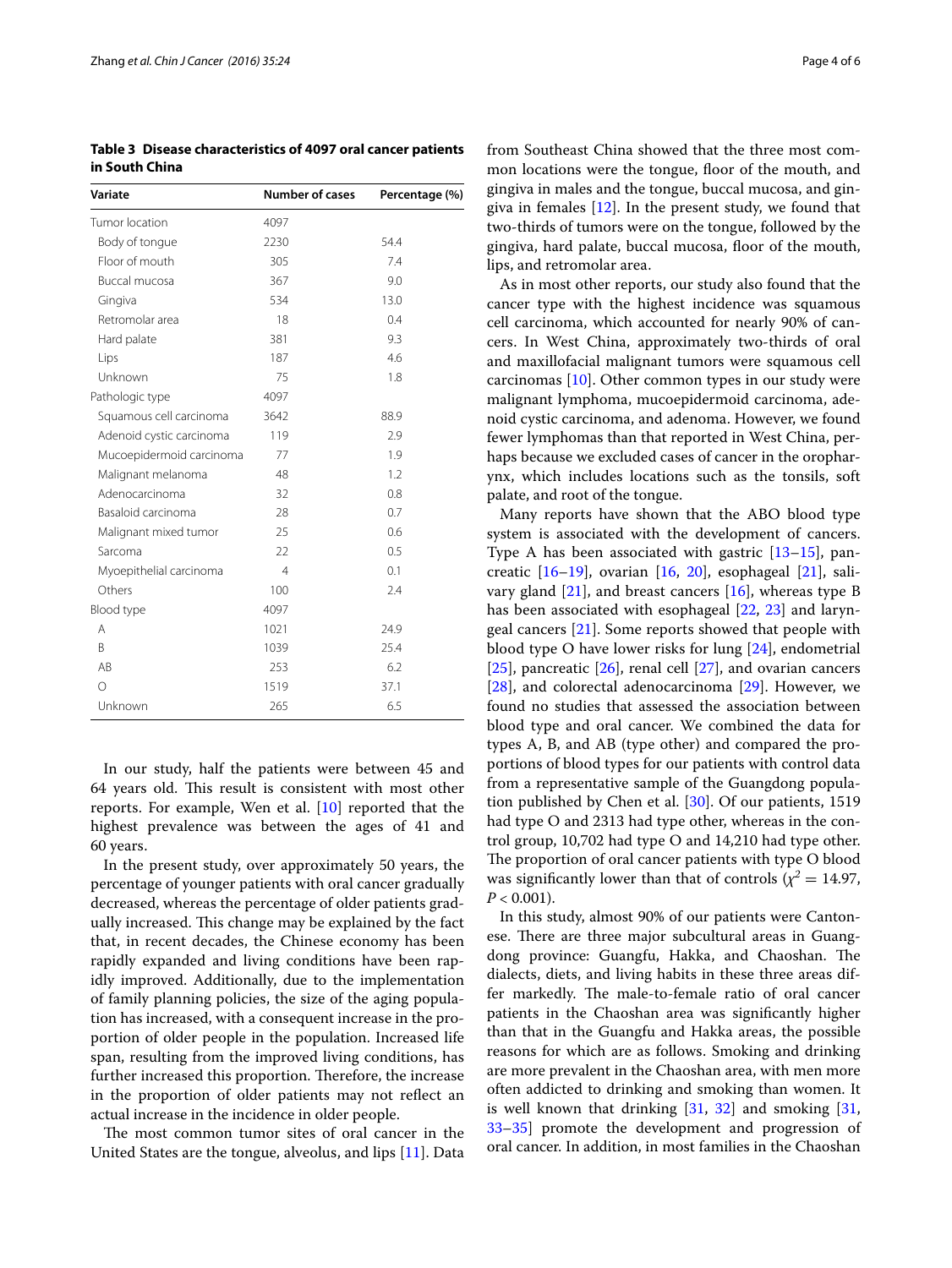area, men are absolutely dominant; therefore, if women experience symptoms, they might remain silent, or their complaint may not receive enough attention from family members, leading to lower diagnosis and treatment rates in large hospitals.

The age of onset in patients from the Guangfu area was older than that of the other two areas. It is possible that the lifestyle habits of people in Hakka and Chaoshan more likely lead to early exposure to carcinogenic factors. For example, Chaoshan people like to drink very hot Kungfu tea (often approximately 75 °C or 167 °F). Hakka cuisine also stresses that food should be eaten when it is hot. Eating very hot food or tea has been reported to increase the risk of gastrointestinal tumors through mucosal damage, inflammatory factors, and heat shock protein activity [[36,](#page-5-24) [37](#page-5-25)]. The high incidence of esophageal cancer and laryngeal cancer in this area might be associated with this habit. Hakka cuisine uses more salt and oil. Excessive salt or oil intake is associated with the development of tumors [[38](#page-5-26)]. Chaoshan people like pickled food, fish sauce, and barbecued food, which are considered to have cancer-promoting effects [\[38](#page-5-26), [39\]](#page-5-27). The prevalence of smoking and drinking in the Chaoshan area could also significantly increase the incidence of oral cancer.

The Pearl River Delta region is markedly more economically developed than the rest of Guangdong province. The male-to-female ratio of oral cancer patients in the non-Pearl River Delta region was significantly higher than that in the Pearl River Delta region, possibly because bad health habits, such as drinking and smoking, were more common in people, mainly males, in the economically underdeveloped regions.

The mean age of disease onset in the Pearl River Delta region was higher than that in the non-Pearl River Delta region. It is possible that people in the economically underdeveloped regions had a higher chance of encountering carcinogenic factors at an early age than those in the developed regions. For example, a poor working environment [[40\]](#page-5-28), poor nutritional status and developmental retardation  $[36, 41]$  $[36, 41]$  $[36, 41]$  $[36, 41]$  $[36, 41]$ , a low education level [[38\]](#page-5-26), low awareness of dental care and poor oral hygiene [\[42](#page-5-30)], common poor health habits (such as excessive drinking and smoking), few physical examinations for cancer prevention, and low levels of medical care [[40](#page-5-28)] would affect the age distribution of oral cancer patients.

This study design is a retrospective single center analysis, so an unavoidable problem is missing data. We drew conclusions about the epidemiologic features of oral cancer in different areas from some indirect evidence. Prospective controlled studies need be carried out to support our conclusions.

# **Conclusions**

We infer from our data that during the process of screening for oral cancer, clinicians should pay attention to middleaged and older people, men, and individuals with non-O blood type. Physicians should pay attention to every corner of the oral cavity and focus on examining sites of predilection. To help prevent the development of oral cancer, targeted information should be disseminated to encourage residents to change poor lifestyle habits. We should also appeal to the government to increase investment in medical care in economically underdeveloped regions.

#### **Authors' contributions**

JZ participated in the design of the study and drafted the manuscript. FG carried out the data interpretation and took part in the study design. AY and WC participated in conceiving the study. SC and HL carried out the data collection and participated in the design of the study. XZ and ZY participated in the data collection. XC performed the statistical analysis and participated in the design of the study. MS conceived and designed the study, and directed the writing of the manuscript. All authors read and approved the final manuscript.

#### **Author details**

<sup>1</sup> State Key Laboratory of Oncology in South China, Collaborative Innovation Center of Cancer Medicine, Sun Yat-sen University Cancer Center, 651 Dongfeng Road East, 510060 Guangzhou, Guangdong, P. R. China. <sup>2</sup> Department of Head and Neck Surgery, Sun Yat-sen University Cancer Center, 510060 Guangzhou, Guangdong, P. R. China. <sup>3</sup> Department of Intensive Care, Sun Yat-sen University Cancer Center, 510060 Guangzhou, Guangdong, P. R. China. 4 Department of Preventive Medicine and Biostatistics, School of Basic Medical Science, Guangzhou Higher Education Mega Center, Guangzhou University of Chinese Medicine, 232 Outer Ring East Road, 510006 Guangzhou, Panyu District, Guangdong, P. R. China.

#### **Acknowledgements**

This study was supported by grants from the National Natural Science Foundation of China (No. 81172568).

#### **Competing interests**

The authors declare that they have no competing interests.

Received: 9 May 2015 Accepted: 30 November 2015 Published online: 03 March 2016

#### **References**

- <span id="page-4-0"></span>1. Chen W, Zheng R, Zeng H, Zhang S. The updated incidences and mortalities of major cancers in China, 2011. Chin J Cancer. 2015;34(3):53.
- <span id="page-4-1"></span>2. Jemal A, Bray F, Center MM, Ferlay J, Ward E, Forman D. Global cancer statistics. CA Cancer J Clin. 2011;61(2):69–90.
- <span id="page-4-2"></span>3. Gupta B, Johnson NW. Systematic review and meta-analysis of association of smokeless tobacco and of betel quid without tobacco with incidence of oral cancer in South Asia and the Pacific. PLoS One. 2014;9(11):e113385.
- <span id="page-4-3"></span>4. Conway DI, Petticrew M, Marlborough H, Berthiller J, Hashibe M, Macpherson LM. Socioeconomic inequalities and oral cancer risk: a systematic review and meta-analysis of case-control studies. Int J Cancer. 2008;122(12):2811–9.
- <span id="page-4-4"></span>5. Wong IC, Ng YK, Lui VW. Cancers of the lung, head and neck on the rise: perspectives on the genotoxicity of air pollution. Chin J Cancer. 2014;33(10):476–80.
- <span id="page-4-5"></span>6. Lv W. Description of economic geography features and strategies of regional development integration Guangdong. J Yancheng Inst Technol (Social Science Edition). 2011;24(3):38–43.
- <span id="page-4-6"></span>7. Chiang CT, Hwang YH, Su CC, Tsai KY, Lian I, Yuan TH, et al. Elucidating the underlying causes of oral cancer through spatial clustering in high-risk